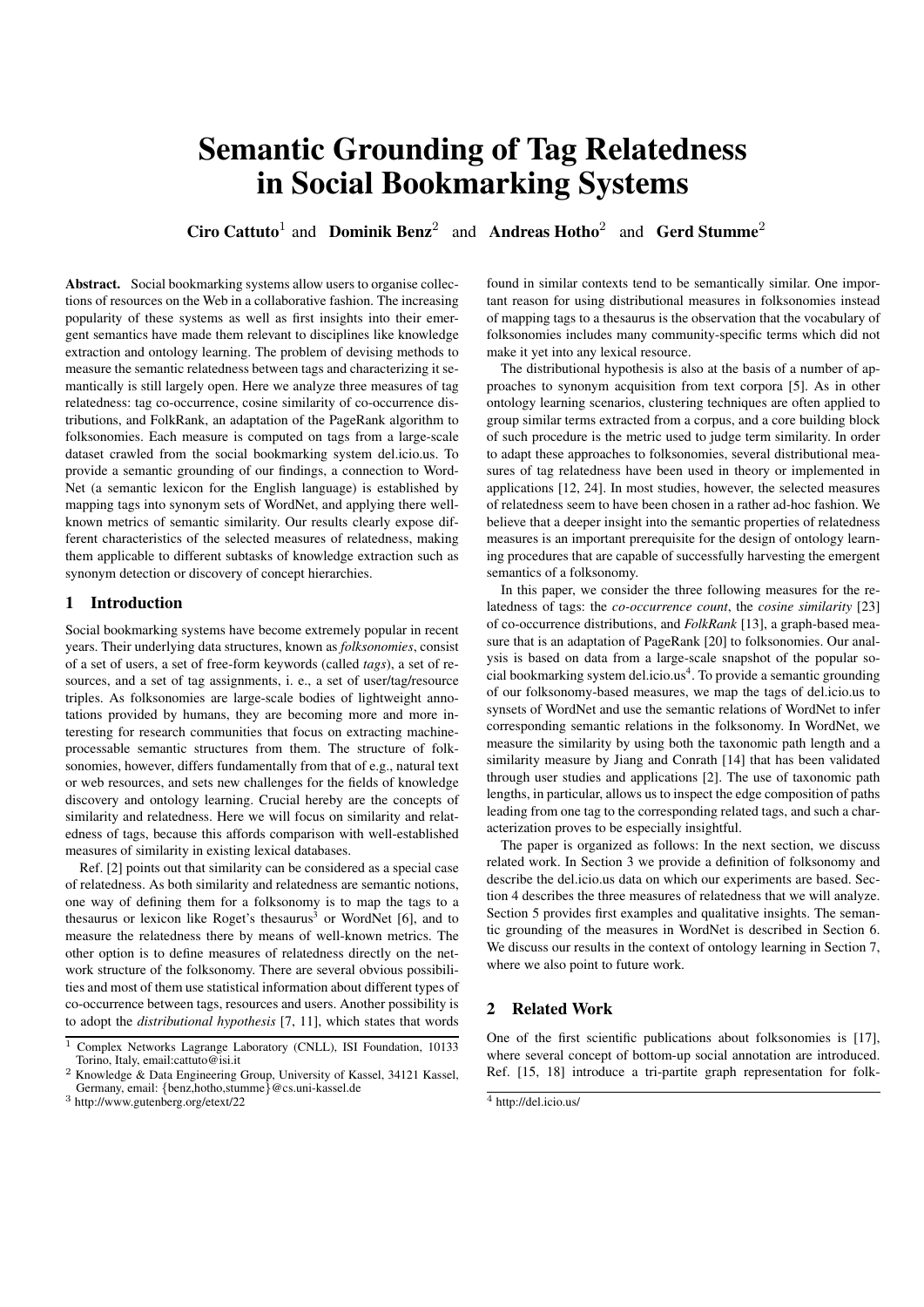sonomies, where nodes are users, tags and resources. Ref. [9] provides a first quantitative analysis of del.icio.us.

A considerable number of investigations is motivated by the vision of "bridging the gap" between the Semantic Web and Web 2.0 by means of ontology-learning procedures based on folksonomy annotations. Ref. [18] provides a model of semantic-social networks for extracting lightweight ontologies from del.icio.us. Other approaches for learning taxonomic relations from tags are [12, 24]. Ref. [10] presents a generative model for folksonomies and also addresses the learning of taxonomic relations. Ref. [26] applies statistical methods to infer global semantics from a folksonomy. The distribution of tag co-occurrence frequencies has been investigated in [4] and the network structure of folksonomies was investigated in [?].

After comparing distributional measures on natural text with measures for semantic relatedness in thesauri like WordNet, [19] concluded that "distributional measures [. . . ] can easily provide domain-specific similarity measures for a large number of domains [...]." Our work presented in this paper indicates that these findings can be transferred to folksonomies.

## 3 Folksonomy Definition and Data

In the followin we will use the definition of folksonomy provided in [13]:

**Definition** A *folksonomy* is a tuple  $\mathbb{F} := (U, T, R, Y)$  where  $U, T$ , and R are finite sets, whose elements are called *users*, *tags* and *resources*, respectively., and Y is a ternary relation between them, i. e.,  $Y \subseteq U \times$  $T \times R$ . A *post* is a triple  $(u, T_{ur}, r)$  with  $u \in U, r \in A$  and  $T_{ur} := \{t \in$  $T \mid (u, t, r) \in Y$ .

Users are typically represented by their user ID, tags may be arbitrary strings, and resources depend on the system and are usually represented by a unique ID.

For our experiments we used data from the social bookmarking system del.icio.us, collected in November 2006. As one main focus of this work is to characterize tags by their distribution of co-occurrence with other tags, we restricted our data to the 10,000 most frequent tags of del.icio.us, and to the resources/users that have been associated with at least one of those tags. One could argue that tags with low frequency have a higher information content in principle — but their inherent sparseness of co-occurrence makes them less useful for the study of distributional measures. The restricted folksonomy consists of  $|U| = 476,378$  users,  $|T| = 10,000$  tags,  $|R| = 12,660,470$  resources, and  $|Y| = 101, 491, 722$  tag assignments.

## 4 Measures of Relatedness

A folksonomy can be also regarded as an undirected tri-partite hypergraph  $G = (V, E)$ , where  $V = U \cup T \cup R$  is the set of nodes, and  $E = \{ \{u, t, r\} \mid (u, t, r) \in Y \}$  is the set of hyper-edges. Alternatively, the folksonomy hyper-graph can be represented as a three-dimensional (binary) adjacency matrix. In Formal Concept Analysis [8] this structure is known as a *triadic context* [16]. All these equivalent notions make explicit that folksonomies are special cases of three-mode data. Since measures for similarity and relatedness are not well developed for three-mode data yet, we will consider two- and one-mode views on the data. These two views will be complemented by a graph-based approach for discovering related tags (FolkRank) which makes direct use of the three-mode structure.

#### Co-Occurrence

Given a folksonomy (U, T, R, Y ), we define the *tag-tag co-occurrence graph* as a weighted, undirected graph, whose set of vertices is the set  $T$  of tags, and where two tags  $t_1$  and  $t_2$  are connected by an edge, iff there is at least one post  $(u, T_{ur}, r)$  with  $t_1, t_2 \in T_{ur}$ . The *weight* of this edge is given by the number of posts that contain both  $t_1$  and  $t_2$ , i. e.,

$$
w(t_1, t_2) := \text{card}\{(u, r) \in U \times R \mid t_1, t_2 \in T_{ur}\} \tag{1}
$$

Co-occurrence relatedness between tags is given directly by the edge weights. For a given tag  $t \in T$ , the tags that are most related to it are thus all tags  $t' \in T$  with  $t' \neq t$  such that  $w(t, t')$  is maximal. In the sequel, we will denote the co-occurrence relatedness also by *freq*.

## Cosine Similarity

We introduce a distributional measure of tag relatedness by computing the cosine similarity of tag-tag co-occurrence distributions. Specifically, we compute the cosine similarity [23] in the vector space  $\mathbb{R}^T$ , where each tag t is represented by a vector  $\vec{v}_t \in \mathbb{R}^T$  with  $v_{tt'} :=$  $w(t, t')$  for  $t \neq t' \in T$  and  $v_{tt} = 0$ . The reason for giving weight zero between a node and itself is that we want two tags to be considered related when they occur in a similar context, and not when they occur together.

If two tags  $t_1$  and  $t_2$  are represented by  $\vec{v}_1, \vec{v}_2 \in \mathbb{R}^n$ , then their cosine similarity is defined as:

$$
\text{cossim}(t_1, t_2) := \arccos \angle(\vec{v}_1, \vec{v}_2) = \frac{\vec{v}_1 \cdot \vec{v}_2}{||\vec{v}_1||_2 \cdot ||\vec{v}_2||_2} \tag{2}
$$

## FolkRank

The PageRank algorithm [1] reflects the idea that a web page is important if there are many pages linking to it, and if those pages are important themselves. The same principle was employed for folksonomies in [13]: a resource which is tagged with important tags by important users becomes important itself. The same holds, symmetrically, for tags and users. By modifying the weights for a given tag in the random surfer vector, FolkRank can compute a ranked list of relevant tags. Ref. [13] provides a detailed description.

#### 5 Qualitative insights

Using each of the three measures introduced above, we computed, for each of the 10, 000 most frequent tags of del.icio.us, its most closely related tags. Tables  $1-3$  show a few selected examples. We observe that in many cases the cosine similarity provides more synonyms than the other measures. For instance, for tag *web2.0* is returns some of its other commonly used spellings.<sup>5</sup> For tag *games*, the cosine similarity also provides tags that one could consider as semantically *similar* (like the singular form *game* or its German and French translations *spiel* and *jeu*), while the other two measures provide *related* tags like *fun* or *software*. The same observation is also made for the "functional" tag *tobuy* (see [9]), where the cosine similarity provides tags with equivalent functional value, whereas the other measures provide rather categories of items one could buy. An interesting observation is also that *java* and *python* could be considered as siblings in some suitable concept

<sup>5</sup> The tag *"web* at the fourth position is likely to stem from some user who typed in *"web 2.0"* which in the earlier del.icio.us was interpreted as two separate tags *"web* and *2.0"*.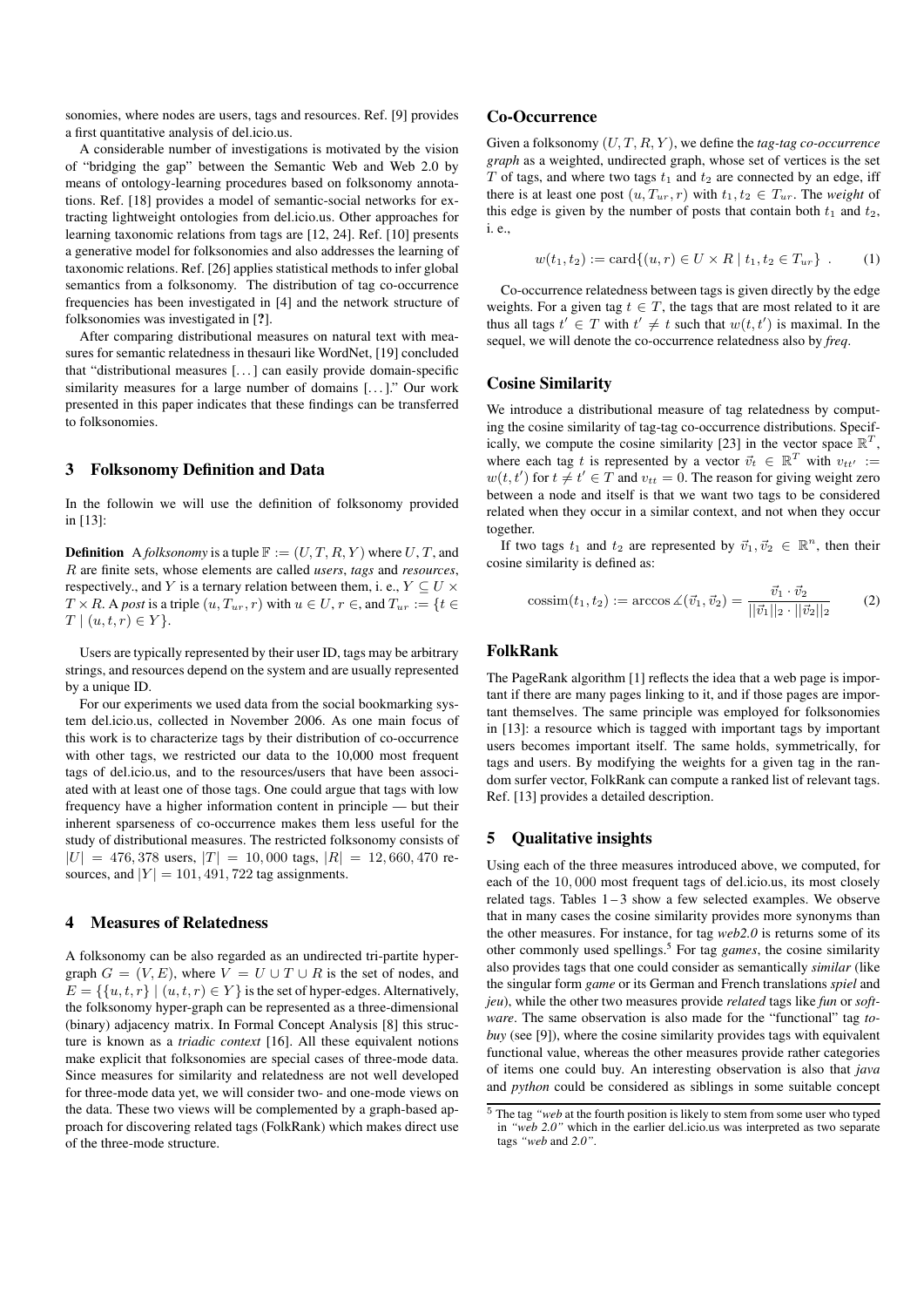| rank | tag        |             |             |             |          |             |
|------|------------|-------------|-------------|-------------|----------|-------------|
|      | web2.0     | aiax        | web         | tools       | blog     | webdesign   |
|      | howto      | tutorial    | reference   | tids        | linux    | programming |
| 28.  | games      | tun         | flash       | game        | free     | software    |
| 30   | iava       | programming | development | opensource  | software | web         |
|      | opensource | software    | linux       | programming | tools    | free        |
| 152  | tobuv      | shopping    | books       | book        | design   | toread      |

Table 1. Examples of most related tags measured by co-occurrence

Table 2. Examples of most related tags measured by cosine similarity

| rank | tag        |             |             |             |            |            |
|------|------------|-------------|-------------|-------------|------------|------------|
|      | web2.0     | web2        | web- $2.0$  | webapp      | web:       | web $-2.0$ |
|      | howto      | how-to      | guide       | tutorials   | help       | how_to     |
| 28   | games      | game        | timewaster  | spiel       | 1eu        | bored      |
| 30   | 1ava       | python      | perl        | code        | $c++$      | delphi     |
| 39   | opensource | open_source | open-source | open.source | <b>OSS</b> | foss       |
| 152  | tobuy      | wishlist    | to_buv      | buvme       | wish-list  | iwant      |

Table 3. Examples of most related tags measured by Folkrank

| rank | tag        |             |             |             |             |             |
|------|------------|-------------|-------------|-------------|-------------|-------------|
|      | web2.0     | web         | ajax        | tools       | design      | blog        |
|      | howto      | reference   | lınux       | tutorial    | programming | software    |
| 28   | games      | game        | tun         | flash       | software    | programming |
| 30   | iava       | programming | development | software    | ajax        | web         |
| 39   | opensource | software    | linux       | programming | tools       | web         |
| 152  | tobuv      | toread      | shopping    | design      | books       | music       |

hierarchy. A possible justification for these different behaviors is that the cosine measure is measuring the frequency of co-occurrence with other words *in the global contexts*, whereas the co-occurrence measure and — to a lesser extent — FolkRank measure the frequency of cooccurrence with other words *in the same posts*. We will substantiate this assumption later in the paper on a more general level.

Table 4. Overlap between the ten most closely related tags.

| $freq$ -folkrank | cosine–freq | cosine–folkrank |
|------------------|-------------|-----------------|
|                  |             |                 |

The first natural aspect to investigate is whether the most closely related tags are shared across relatedness measures. We consider the 10, 000 most popular tags in del.icio.us, and for each of them we compute the 10 most related tags according to each of the relatedness measures. Table 4 reports the average number of shared tags for the three relatedness measures. We observe that relatedness by co-occurrence (freq) and by FolkRank share a large fraction of the 10 most closely related tags, while the cosine relatedness displays little overlap with both of them. To better investigate this point, we plot in Figure 1 the average rank (according to global frequency) of the 10 most closely related tags as a function of the rank of the original tag. The average rank of the tags obtained by co-occurrence relatedness (black) and by FolkRank (green) is low and increases slowly with the rank of the original tag: this points out that most of the related tags are among the high-frequency tags, independently of the original tag. On the contrary, the cosine relatedness (red curve) displays a different behavior: the rank of related tags increases much faster with that of the original tag. That is, the tags obtained from cosine-similarity relatedness belong to a broader class of tags, not strongly correlated with rank (frequency).<sup>6</sup>



Figure 1. Average rank of the related tags as a function of the rank of the original tag.

### 6 Semantic Grounding

In this section we shift perspective and move from the qualitative discussion of Section 5 to a more formal validation. Our strategy is to ground the relations between the original and the related tags by looking up the tags in a formal representation of word meanings. As structured representations afford the definition of well-defined metrics of semantic similarity, one can investigate the type of *semantic* relations that hold between the original tags and their related tags (obtained by using any of the relatedness measures we study).

In the following we ground our measures of tag relatedness by using WordNet [6], a semantic lexicon of the English language. In WordNet words are grouped into *synsets*, sets of synonyms that represent one concept. Synsets are nodes in a network and links between synsets represent semantic relations.

For nouns and verbs it is possible to restrict the links in the network to (directed) *is-a* relationships only, so that a subsumption hierarchy can be defined. The *is-a* relation connects a *hyponym* (more specific synset) to a *hypernym* (more general synset). Since the *is-a* WordNet network for nouns and verbs consists of several disconnected hierarchies, it is

 $6$  Notice that the curve for the cosine-similarity relatedness (red) approaches a value of 5 000 for high ranks: this is the value one would expect if tag relatedness was independent from tag rank.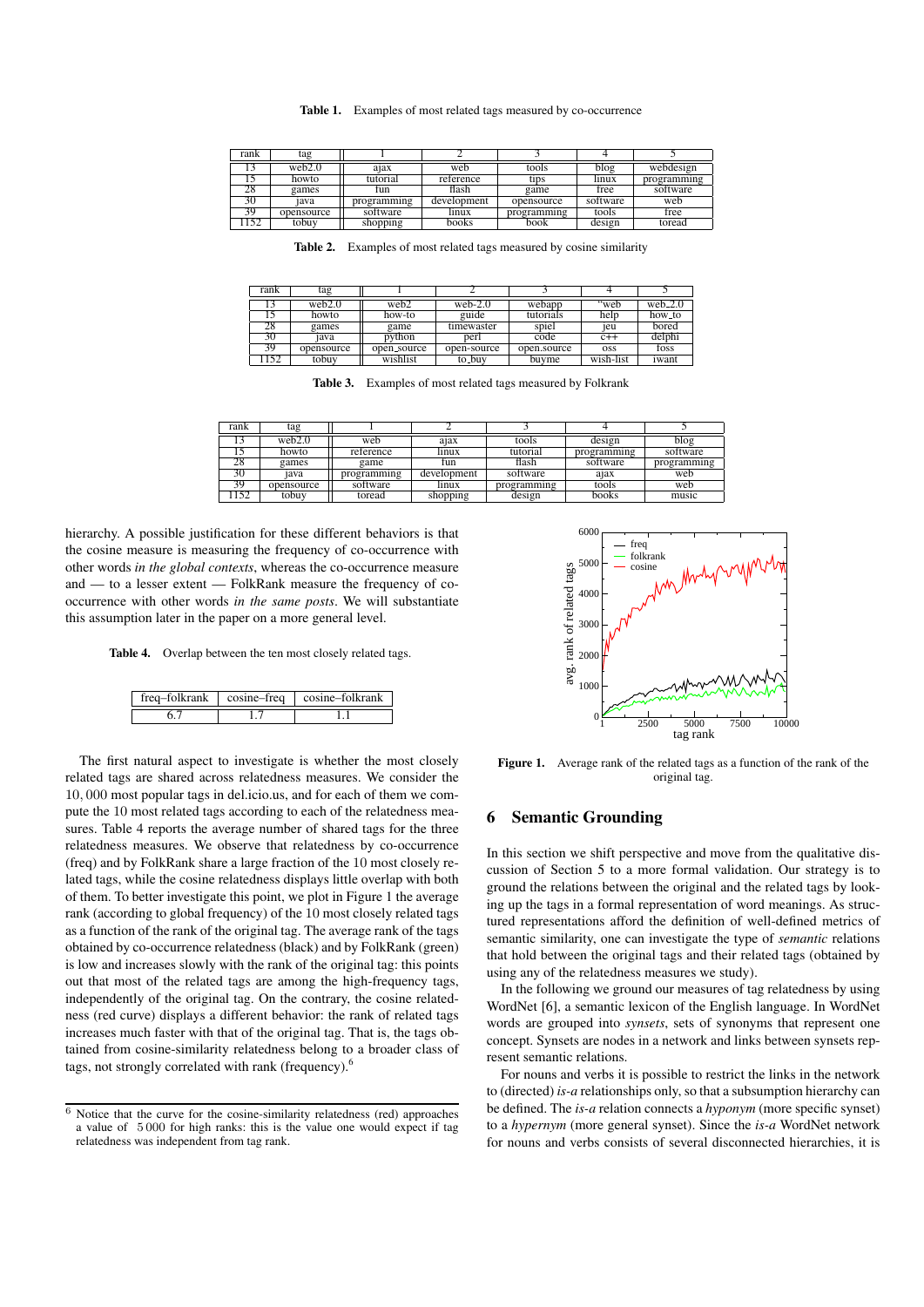useful to add a (fake) global root node subsuming all the roots of those hierarchies, making the graph fully connected and allowing the definition of several graph-based similarity metrics between pairs of nouns and pairs of verbs. We will use such measures to ground our tag-based measures of relatedness in folksonomies.

We measure the similarity in WordNet using both the taxonomic shortest-path length and a distance measure introduced by Jiang and Conrath [14] that combines the taxonomic path length with an information-theoretic similarity measure by Resnik [22]. We use the implementation of those measures available in the WordNet::Similarity library [21]. We remark that [2] provides a pragmatic grounding of the Jiang-Conrath measure by means of user studies and by its superior performance in the correction of spelling errors. This way, our semantic grounding in WordNet of the folksonomy similarity measures is extended to a pragmatic grounding in the experiments of [2].

The program outlined above is only viable if a significant fraction of the popular tags in del.icio.us is also present present in WordNet. Several factors limit the WordNet coverage of del.icio.us tags: WordNet only covers the English language and contains a static body of words, while del.icio.us contains tags from different languages and is an openended system. This is not a big problem in practice because, to date, the vast majority of del.icio.us tags are grounded in the English language. Another limiting factor is the structure of WordNet itself, where the measures described above can only be implemented for nouns and verbs, separately. Many tags are actually adjectives [9] and although their grounding is possible no distance based on the subsumption hierarchy can be computed in the adjective partition of WordNet. Nevertheless, the nominal form of the adjective is often covered by the noun partition. Despite this, if we consider the popular tags in del.icio.us, a significant fraction of them is actually covered by WordNet: Roughly 61% of the 10 000 most frequent tags in del.icio.us can be found in WordNet. In the following, to make contact with the previous sections, we will focus on these tags.

Table 5. Average semantic distance, measured in WordNet, from the original tag to the most closely related one.

| similarity metric | frea | folkrank | cosine |  |
|-------------------|------|----------|--------|--|
| shortest path     | 7.4  | 7.8      | 6.3    |  |
| Jiang-Conrath     | 13.1 | 13.6     | 10.8   |  |

A first assessment of the measures of relatedness can be carried out by measuring – in WordNet – the average semantic distance between a tag and the corresponding most closely related tag according to each one of the relatedness measures we consider. Given a measure of relatedness, we loop over the tags that are both in del.icio.us and WordNet, and for each of those tags we use the chosen measure of relatedness to find the corresponding most related tag. If the most related tag is also in WordNet, we measure the semantic distance between the synsets that contain the original tag and the most closely related tag, respectively. In the case of the shortest-path distance, if any of the tags occurs in more than one synset, we select synsets which minimizes the path length. Table 5 reports the average semantic distance, computed in WordNet by using both the (edge) shortest-path length and the Jiang-Conrath distance. The cosine relatedness points to tags that are semantically closer according to both measures. We remark once more that the Jiang-Conrath measure has been validated in user studies [2], so that Table 5 actually deals with distances cognitively perceived by human subjects. The closer semantic proximity of tags obtained by cosine relatedness was intuitively apparent from the comparison of Table 2 with Table 1 and Table 3, but now we are able to ground this statement through uservalidated measures based on the subsumption hierarchy of WordNet.

As noted in Section 5, the tags obtained via the cosine-similarity relatedness measure appear to be "synonyms" or "siblings" of the original tag, while the two other measures of relatedness seem to provide "more general" tags. The possibility of locating tags in the WordNet hierarchy allows us to be more precise about the nature of these relations. In the rest of this section we will focus on the shortest paths in WordNet that lead from an initial tag to its most closely related tag (according to the different similarity measures), and characterize the length and edge composition (hypernym/hyponym) of such paths.

Table 6. Probabilities of the lengths of the shortest path leading from the original tag to the most closely related one. Path lengths are computed using the subsumption hierarchy in WordNet.

| shortest path length |      |      |      |      |
|----------------------|------|------|------|------|
| frea                 | 0.05 | 0.04 | 0.06 | 0.85 |
| folkrank             | 0.04 | 0.04 | 0.05 | 0.87 |
| cosine               | 0.18 | 0.03 | 0.09 | 0.70 |

Table 6 summarizes the probabilities of the shortest-path lengths  $n$ (number of edges) connecting a tag to its closest related tag in WordNet. The FolkRank and co-occurrence relatedness have similar probabilities. The cosine relatedness displays higher values at  $n = 0$  and  $n = 2$  and a comparatively depleted number of paths with  $n = 1$ . The higher value at  $n = 0$  is due to the detection of actual synonyms; i. e., the cosine relatedness, in about 18 % of the cases, points to a tag which belongs to the same synset of the original tag. The smaller number of paths with  $n = 1$  (one single edge in WordNet) is consistent with the idea that the cosine relatedness favors siblings/synonymous tags: moving by a single edge, instead, leads to either a hypernym or a hyponym in the WordNet hierarchy, never to a sibling. The higher value at  $n = 2$  (paths with two edges in WordNet) may be compatible with the sibling relation, but in order to ascertain it we have to characterize the average edge composition of these paths.



Figure 2. Edge composition of the shortest paths of length 1 (left) and 2 (right). An "up" edge leads to a hypernym, while a "down" edge leads to a hyponym.

Figure 2 displays the average edge type composition (hypernym/hyponym edges) for paths of length 1 and 2. For the cosinesimilarity relatedness (blue), we observe that the paths with  $n = 2$ (right-hand side of Figure 2) consist almost entirely (90%) of one hypernym edge (up) and one hyponym edge (down), i. e., these paths do lead to siblings. Notice how the path composition is very different for the other relatedness measures: in those cases roughly half of the paths